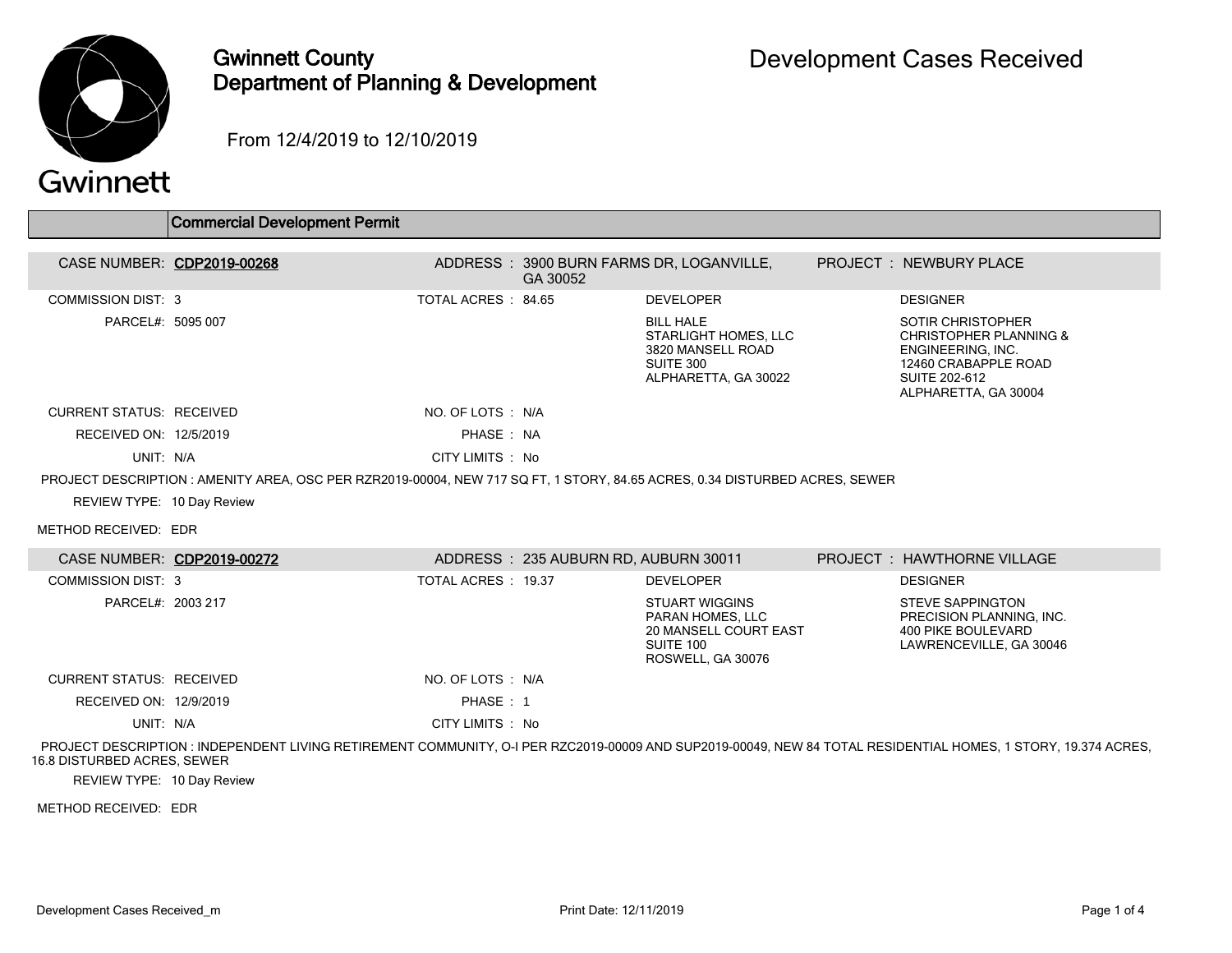| CASE NUMBER: CDP2019-00276      |                                                                                                                                                                |                     |                                                               | ADDRESS: 119 POUNDS RD, TUCKER, GA 30084                                                                                           | PROJECT : NEW ENGLAND MARINE ATLANTA                                                                           |
|---------------------------------|----------------------------------------------------------------------------------------------------------------------------------------------------------------|---------------------|---------------------------------------------------------------|------------------------------------------------------------------------------------------------------------------------------------|----------------------------------------------------------------------------------------------------------------|
| <b>COMMISSION DIST: 2</b>       |                                                                                                                                                                | TOTAL ACRES : 4.38  |                                                               | <b>DEVELOPER</b>                                                                                                                   | <b>DESIGNER</b>                                                                                                |
| PARCEL#: 6139 005               |                                                                                                                                                                |                     |                                                               | MICHAEL DEGASSER<br>NEW ENGLAND MARINE ATLANTA<br>119 POUNDS ROAD<br>TUCKER, GA 30084                                              | <b>GUIGEN WANG</b><br>NEW SPACE DESIGN, INC.<br>3331 NORTH BERKELEY LAKE ROAD<br>SUITE 200<br>DULUTH, GA 30096 |
| <b>CURRENT STATUS: RECEIVED</b> |                                                                                                                                                                | NO. OF LOTS : N/A   |                                                               |                                                                                                                                    |                                                                                                                |
| RECEIVED ON: 12/9/2019          |                                                                                                                                                                | PHASE: NA           |                                                               |                                                                                                                                    |                                                                                                                |
| UNIT: N/A                       |                                                                                                                                                                | CITY LIMITS : No    |                                                               |                                                                                                                                    |                                                                                                                |
|                                 | PROJECT DESCRIPTION : INDUSTRIAL, SITE IMPROVEMENTS, M-1, 4.376 ACRES, 0.34 DISTURBED ACRES, SEWER                                                             |                     |                                                               |                                                                                                                                    |                                                                                                                |
| REVIEW TYPE: 10 Day Review      |                                                                                                                                                                |                     |                                                               |                                                                                                                                    |                                                                                                                |
| METHOD RECEIVED: EDR            |                                                                                                                                                                |                     |                                                               |                                                                                                                                    |                                                                                                                |
| CASE NUMBER: CDP2019-00277      |                                                                                                                                                                |                     | ADDRESS: 1190 PROGRESS CENTER AVE,<br>LAWRENCEVILLE, GA 30043 |                                                                                                                                    | PROJECT : CEDARS BUSINESS CENTER II                                                                            |
| <b>COMMISSION DIST: 4</b>       |                                                                                                                                                                | TOTAL ACRES : 4.92  |                                                               | <b>DEVELOPER</b>                                                                                                                   | <b>DESIGNER</b>                                                                                                |
| PARCEL#: 7014 126               |                                                                                                                                                                |                     |                                                               | DAN WARD<br><b>MERITEX CEDARS, LLC</b><br>3091 HOLCOMB BRIDGE ROAD<br>SUITE F <sub>2</sub><br>NORCROSS, GA 30071                   | DANIEL A. WINTERMEYER<br>URBAN ENGINEERS, INC.<br>1904 MONROE DRIVE<br>SUITE 100<br>ATLANTA, GA 30324          |
| <b>CURRENT STATUS: RECEIVED</b> |                                                                                                                                                                | NO. OF LOTS : N/A   |                                                               |                                                                                                                                    |                                                                                                                |
| RECEIVED ON: 12/10/2019         |                                                                                                                                                                | PHASE: NA           |                                                               |                                                                                                                                    |                                                                                                                |
| UNIT: N/A                       |                                                                                                                                                                | CITY LIMITS : No    |                                                               |                                                                                                                                    |                                                                                                                |
| SPACES, SEWER                   | PROJECT DESCRIPTION : OFFICE WAREHOUSE, M-1 PER SUP2002-00100 AND ZVR2007-00026, NEW 78,400 SQ FT, 1 STORY, 4.918 ACRES, 4.52 DISTURBED ACRES, 102 NEW PARKING |                     |                                                               |                                                                                                                                    |                                                                                                                |
| REVIEW TYPE: 10 Day Review      |                                                                                                                                                                |                     |                                                               |                                                                                                                                    |                                                                                                                |
| METHOD RECEIVED: EDR            |                                                                                                                                                                |                     |                                                               |                                                                                                                                    |                                                                                                                |
| <b>TOTAL FOR:</b>               | <b>Commercial Development</b><br>Permit                                                                                                                        | NO. OF CASES: 4     |                                                               | NO. OF LOTS: 0                                                                                                                     | <b>TOTAL ACRES: 113.32</b>                                                                                     |
|                                 | <b>Concept Plan</b>                                                                                                                                            |                     |                                                               |                                                                                                                                    |                                                                                                                |
| CASE NUMBER: CPL2019-00033      |                                                                                                                                                                |                     | 30052                                                         | ADDRESS: LAKE CARLTON RD, LOGANVILLE, GA                                                                                           | PROJECT : LAKE CARLTON SUBDIVISION                                                                             |
| <b>COMMISSION DIST: 3</b>       |                                                                                                                                                                | TOTAL ACRES : 52.99 |                                                               | <b>DEVELOPER</b>                                                                                                                   | <b>DESIGNER</b>                                                                                                |
| PARCEL#: 5128 002               |                                                                                                                                                                |                     |                                                               | <b>CHRIS KNIGHT</b><br>BUILDERS PROFESSIONAL GROUP, LLC PRECISION PLANNING, INC.<br>9497 THORNTON BOULEVARD<br>JONESBORO, GA 30236 | <b>JAMES MANEY</b><br>400 PIKE BOULEVARD<br>LAWRENCEVILLE, GA 30046                                            |
| <b>CURRENT STATUS: RECEIVED</b> |                                                                                                                                                                | NO. OF LOTS: 105    |                                                               |                                                                                                                                    |                                                                                                                |
| RECEIVED ON: 12/6/2019          |                                                                                                                                                                | PHASE : N/A         |                                                               |                                                                                                                                    |                                                                                                                |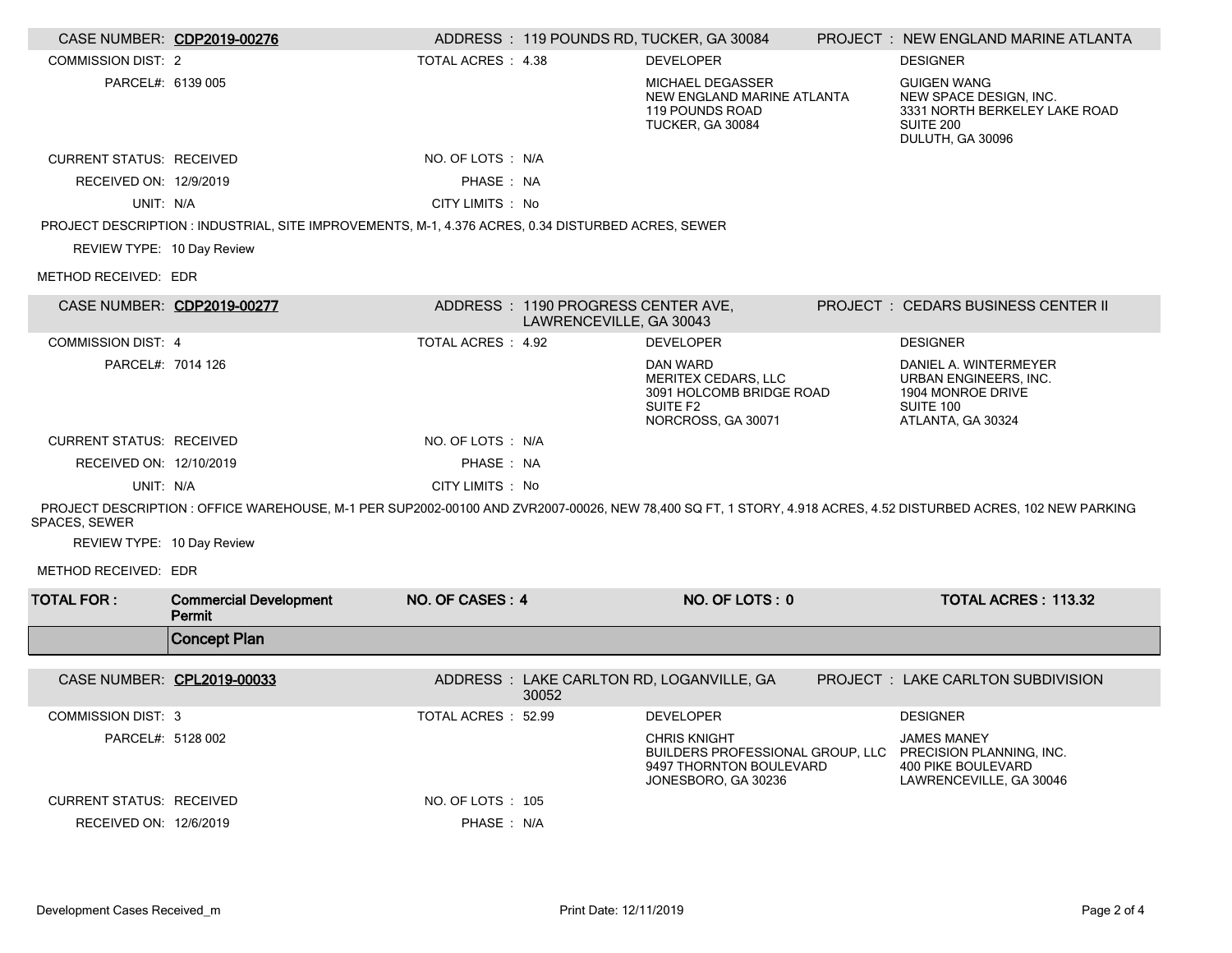| CASE NUMBER: CPL2019-00033<br>ADDRESS : LAKE CARLTON RD, LOGANVILLE, GA<br><b>PROJECT : LAKE CARLTON SUBDIVISION</b><br>30052<br>CITY LIMITS : No<br>UNIT: N/A<br>PROJECT DESCRIPTION : SINGLE FAMILY SUBDIVISION, OSC PER RZR2018-00022, 105 LOTS, 52.99 ACRES, SEWER<br>REVIEW TYPE: 10 Day Review<br>METHOD RECEIVED: EDR<br><b>NO. OF LOTS: 105</b><br><b>TOTAL FOR:</b><br><b>Concept Plan</b><br>NO. OF CASES: 1<br><b>TOTAL ACRES: 52.99</b><br><b>Final Plat</b><br>CASE NUMBER: FPL2019-00078<br>ADDRESS: SHETLEY CREEK DR (2200 BLOCK),<br><b>PROJECT : BERKELEY TOWNSHIP PHASE 2</b><br>NORCROSS, GA 30071<br>TOTAL ACRES : 9.45<br><b>DESIGNER</b><br><b>COMMISSION DIST: 2</b><br><b>DEVELOPER</b><br>PARCEL#: 6259 368<br><b>JOHN O'BRIANT</b><br>NATHAN H. JOHNSTON<br>MCKINLEY CONSTRUCTION<br><b>BARTON SURVEYING, INC.</b><br>655 ENGINEERING DRIVE, SUITE 208<br>3005 HOLLY SPRINGS PARKWAY<br>PEACHTREE CORNERS, GA 30092<br>SUITE 101<br>CANTON, GA 30115<br><b>CURRENT STATUS: RECEIVED</b><br>NO. OF LOTS : 41<br>PHASE: 2<br>RECEIVED ON: 12/6/2019<br>UNIT: N/A<br>CITY LIMITS : No<br>PROJECT DESCRIPTION : SINGLE FAMILY TOWNHOME SUBDIVISION, PHASE 2, R-TH PER RZM2018-00002, 41 LOTS, 9.449 ACRES, 5.65 ACRES OPEN SPACE, SEWER |  |  |  |  |
|---------------------------------------------------------------------------------------------------------------------------------------------------------------------------------------------------------------------------------------------------------------------------------------------------------------------------------------------------------------------------------------------------------------------------------------------------------------------------------------------------------------------------------------------------------------------------------------------------------------------------------------------------------------------------------------------------------------------------------------------------------------------------------------------------------------------------------------------------------------------------------------------------------------------------------------------------------------------------------------------------------------------------------------------------------------------------------------------------------------------------------------------------------------------------------------------------------------------------------------------------------------|--|--|--|--|
|                                                                                                                                                                                                                                                                                                                                                                                                                                                                                                                                                                                                                                                                                                                                                                                                                                                                                                                                                                                                                                                                                                                                                                                                                                                               |  |  |  |  |
|                                                                                                                                                                                                                                                                                                                                                                                                                                                                                                                                                                                                                                                                                                                                                                                                                                                                                                                                                                                                                                                                                                                                                                                                                                                               |  |  |  |  |
|                                                                                                                                                                                                                                                                                                                                                                                                                                                                                                                                                                                                                                                                                                                                                                                                                                                                                                                                                                                                                                                                                                                                                                                                                                                               |  |  |  |  |
|                                                                                                                                                                                                                                                                                                                                                                                                                                                                                                                                                                                                                                                                                                                                                                                                                                                                                                                                                                                                                                                                                                                                                                                                                                                               |  |  |  |  |
|                                                                                                                                                                                                                                                                                                                                                                                                                                                                                                                                                                                                                                                                                                                                                                                                                                                                                                                                                                                                                                                                                                                                                                                                                                                               |  |  |  |  |
|                                                                                                                                                                                                                                                                                                                                                                                                                                                                                                                                                                                                                                                                                                                                                                                                                                                                                                                                                                                                                                                                                                                                                                                                                                                               |  |  |  |  |
|                                                                                                                                                                                                                                                                                                                                                                                                                                                                                                                                                                                                                                                                                                                                                                                                                                                                                                                                                                                                                                                                                                                                                                                                                                                               |  |  |  |  |
|                                                                                                                                                                                                                                                                                                                                                                                                                                                                                                                                                                                                                                                                                                                                                                                                                                                                                                                                                                                                                                                                                                                                                                                                                                                               |  |  |  |  |
|                                                                                                                                                                                                                                                                                                                                                                                                                                                                                                                                                                                                                                                                                                                                                                                                                                                                                                                                                                                                                                                                                                                                                                                                                                                               |  |  |  |  |
|                                                                                                                                                                                                                                                                                                                                                                                                                                                                                                                                                                                                                                                                                                                                                                                                                                                                                                                                                                                                                                                                                                                                                                                                                                                               |  |  |  |  |
|                                                                                                                                                                                                                                                                                                                                                                                                                                                                                                                                                                                                                                                                                                                                                                                                                                                                                                                                                                                                                                                                                                                                                                                                                                                               |  |  |  |  |
|                                                                                                                                                                                                                                                                                                                                                                                                                                                                                                                                                                                                                                                                                                                                                                                                                                                                                                                                                                                                                                                                                                                                                                                                                                                               |  |  |  |  |
|                                                                                                                                                                                                                                                                                                                                                                                                                                                                                                                                                                                                                                                                                                                                                                                                                                                                                                                                                                                                                                                                                                                                                                                                                                                               |  |  |  |  |
|                                                                                                                                                                                                                                                                                                                                                                                                                                                                                                                                                                                                                                                                                                                                                                                                                                                                                                                                                                                                                                                                                                                                                                                                                                                               |  |  |  |  |
|                                                                                                                                                                                                                                                                                                                                                                                                                                                                                                                                                                                                                                                                                                                                                                                                                                                                                                                                                                                                                                                                                                                                                                                                                                                               |  |  |  |  |
| REVIEW TYPE: 10 Day Review                                                                                                                                                                                                                                                                                                                                                                                                                                                                                                                                                                                                                                                                                                                                                                                                                                                                                                                                                                                                                                                                                                                                                                                                                                    |  |  |  |  |
| METHOD RECEIVED: EDR                                                                                                                                                                                                                                                                                                                                                                                                                                                                                                                                                                                                                                                                                                                                                                                                                                                                                                                                                                                                                                                                                                                                                                                                                                          |  |  |  |  |
| NO. OF CASES: 1<br>NO. OF LOTS: 41<br><b>TOTAL FOR:</b><br><b>TOTAL ACRES: 9.45</b><br><b>Final Plat</b>                                                                                                                                                                                                                                                                                                                                                                                                                                                                                                                                                                                                                                                                                                                                                                                                                                                                                                                                                                                                                                                                                                                                                      |  |  |  |  |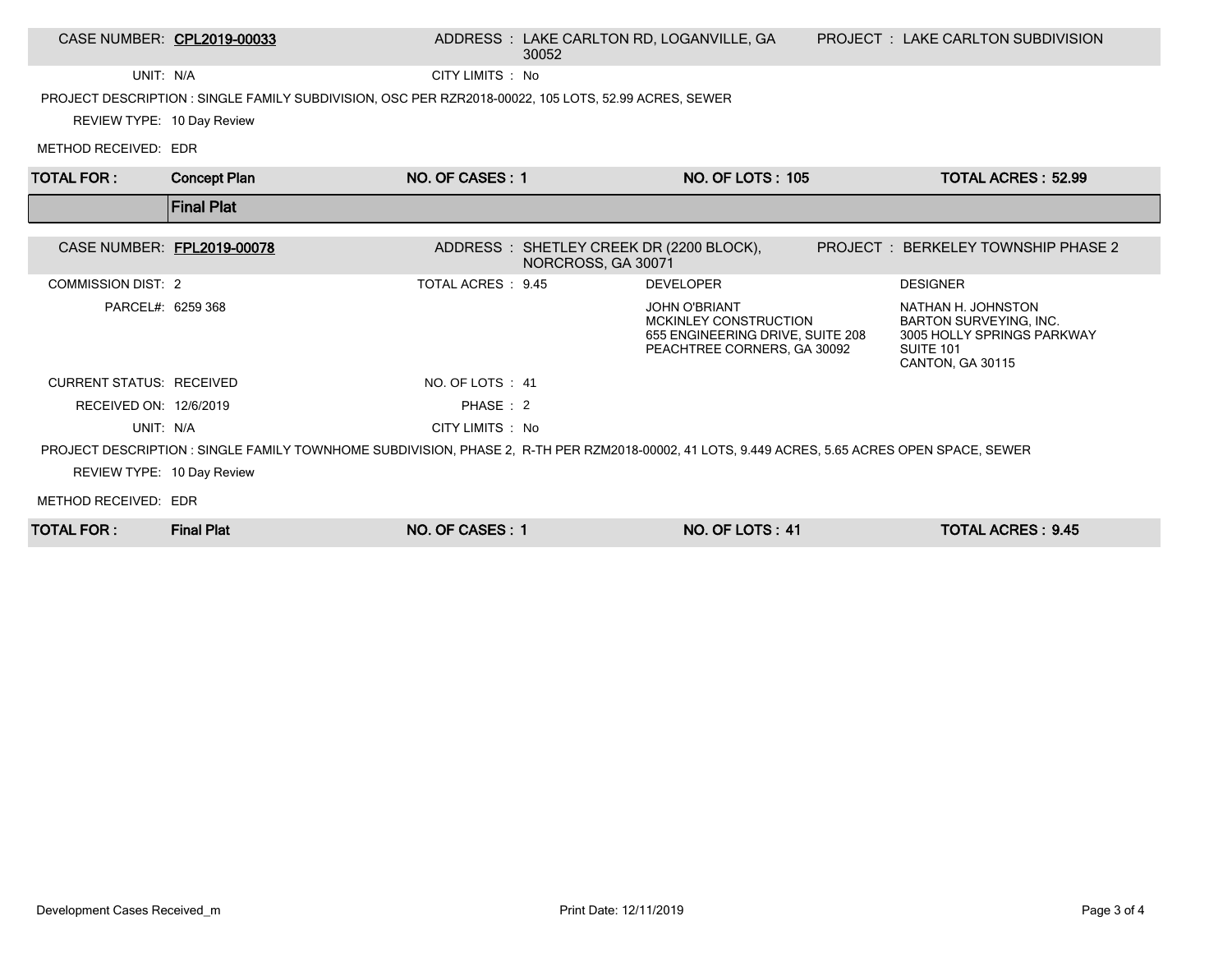|                                                                                                                                                            | <b>Multifamily Development Permit</b>    |                     |                                                 |                                                                                                                |  |                                                                                                                                                  |  |
|------------------------------------------------------------------------------------------------------------------------------------------------------------|------------------------------------------|---------------------|-------------------------------------------------|----------------------------------------------------------------------------------------------------------------|--|--------------------------------------------------------------------------------------------------------------------------------------------------|--|
|                                                                                                                                                            | CASE NUMBER: MDP2019-00015               |                     | ADDRESS: 2000 SATELLITE PT, DULUTH, GA<br>30096 |                                                                                                                |  | <b>PROJECT : SATELLITE POINTE</b>                                                                                                                |  |
| <b>COMMISSION DIST: 1</b>                                                                                                                                  |                                          | TOTAL ACRES : 20.34 |                                                 | <b>DEVELOPER</b>                                                                                               |  | <b>DESIGNER</b>                                                                                                                                  |  |
| PARCEL#: 6209 001A                                                                                                                                         |                                          |                     |                                                 | <b>KELLY KEAPPLER</b><br>QUINTUS DEVELOPMENT, L.P.<br>1827 POWERS FERRY ROAD<br>SUITE 200<br>ATLANTA, GA 30339 |  | <b>KRISTAL RIGGINS</b><br><b>PLANNERS AND ENGINEERS</b><br>COLLABORATIVE, INC.<br>350 RESEARCH COURT<br>SUITE 200<br>PEACHTREE CORNERS, GA 30092 |  |
| <b>CURRENT STATUS: RECEIVED</b>                                                                                                                            |                                          | NO. OF LOTS:        |                                                 |                                                                                                                |  |                                                                                                                                                  |  |
| RECEIVED ON: 12/4/2019                                                                                                                                     |                                          | PHASE: NA           |                                                 |                                                                                                                |  |                                                                                                                                                  |  |
| UNIT: N/A                                                                                                                                                  |                                          | CITY LIMITS : No    |                                                 |                                                                                                                |  |                                                                                                                                                  |  |
| PROJECT DESCRIPTION : SATELLITE POINTE APARTMENTS, RM-24 PER RZM2017-00005, 292 UNITS, 20.336 ACRES, 14.177 DISTURBED ACRES, 490 NEW PARKING SPACES, SEWER |                                          |                     |                                                 |                                                                                                                |  |                                                                                                                                                  |  |
| REVIEW TYPE: 10 Day Review                                                                                                                                 |                                          |                     |                                                 |                                                                                                                |  |                                                                                                                                                  |  |
| METHOD RECEIVED: EDR                                                                                                                                       |                                          |                     |                                                 |                                                                                                                |  |                                                                                                                                                  |  |
| TOTAL FOR :                                                                                                                                                | <b>Multifamily Development</b><br>Permit | NO. OF CASES: 1     |                                                 | NO. OF LOTS: 0                                                                                                 |  | <b>TOTAL ACRES: 20.34</b>                                                                                                                        |  |
|                                                                                                                                                            |                                          |                     |                                                 |                                                                                                                |  |                                                                                                                                                  |  |
| <b>GRAND TOTALS</b>                                                                                                                                        |                                          | NO. OF CASES: 7     |                                                 | <b>NO. OF LOTS: 146</b>                                                                                        |  | TOTAL ACRES: 196.09                                                                                                                              |  |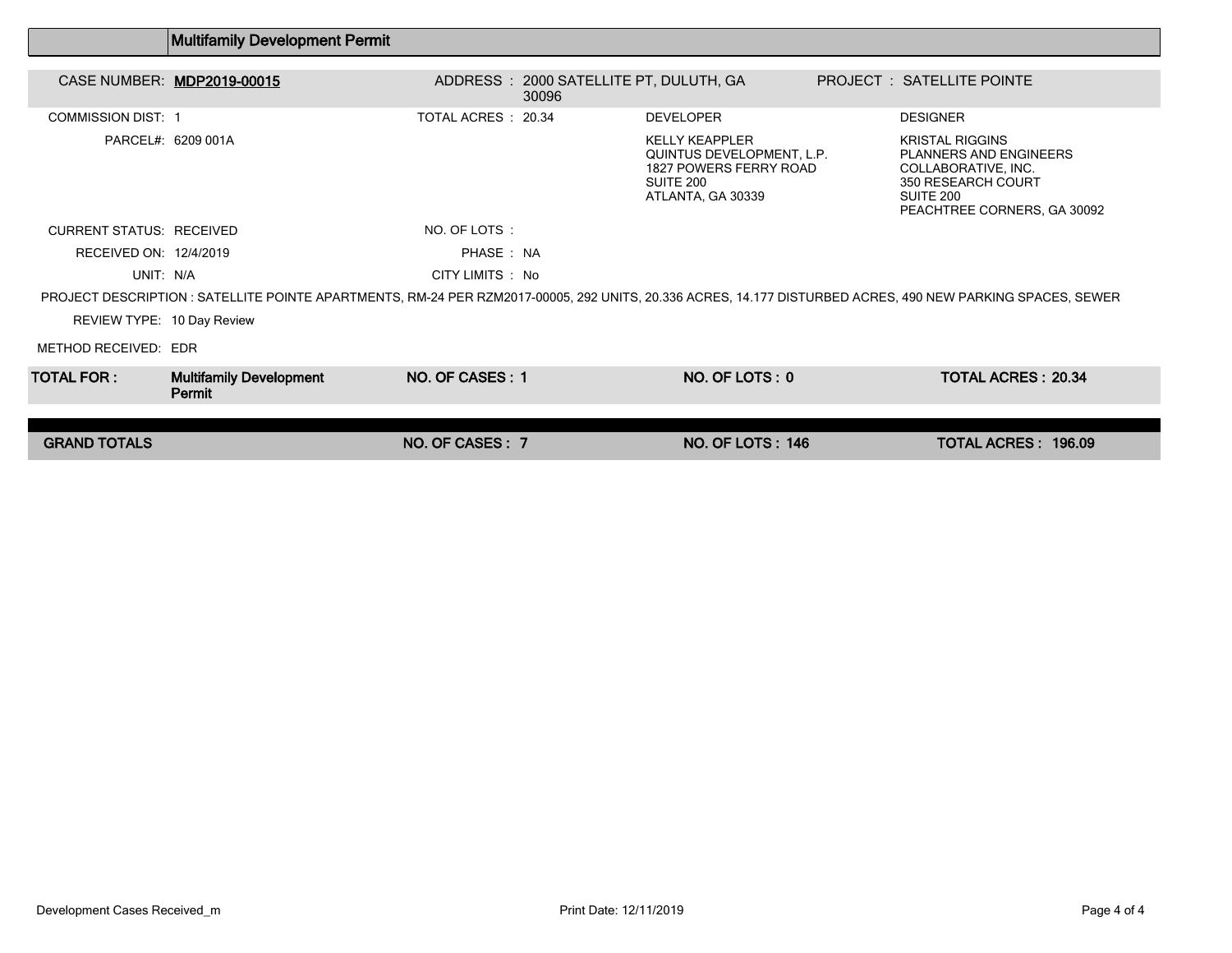

## Gwinnett County Department of Planning & Development

From 12/4/2019 to 12/10/2019

|                                 | <b>Commercial Development Permit</b> |                     |          |                                                                                                     |                                                                                                                                                                 |
|---------------------------------|--------------------------------------|---------------------|----------|-----------------------------------------------------------------------------------------------------|-----------------------------------------------------------------------------------------------------------------------------------------------------------------|
|                                 |                                      |                     |          |                                                                                                     |                                                                                                                                                                 |
|                                 | CASE NUMBER: CDP2019-00270           |                     | GA 30517 | ADDRESS: 2440 OLD WINDER HWY, BRASELTON,                                                            | <b>PROJECT : MANSIONS AT BRASELTON</b>                                                                                                                          |
| <b>COMMISSION DIST: 3</b>       |                                      | TOTAL ACRES : 7.13  |          | <b>DEVELOPER</b>                                                                                    | <b>DESIGNER</b>                                                                                                                                                 |
| PARCEL#: 3006 002               |                                      |                     |          | <b>CHRIS ADKINS</b><br>COASTAL GENERAL CONTRACTORS<br>171 STONEBRIDGE BOULVARD<br>EDMOND, OK 73013  | <b>MATTHEW E. KACZENSKI</b><br>PLANNERS AND ENGINEERS<br>COLLABORATIVE, INC.<br>350 RESEARCH COURT<br>SUITE 200<br>PEACHTREE CORNERS, GA 30092                  |
| <b>CURRENT STATUS: RECEIVED</b> |                                      | NO. OF LOTS: N/A    |          |                                                                                                     |                                                                                                                                                                 |
| RECEIVED ON: 12/6/2019          |                                      | PHASE: NA           |          |                                                                                                     |                                                                                                                                                                 |
| UNIT: N/A                       |                                      | CITY LIMITS : Yes   |          |                                                                                                     |                                                                                                                                                                 |
|                                 |                                      |                     |          |                                                                                                     | PROJECT DESCRIPTION : CITY OF BRASELTON, MANSIONS AT BRASELTON, PUD, NEW 30,527 SQ FT, 4 STORIES, 7.131 ACRES, 7.087 DISTURBED ACRES, 133 PARKING SPACES, SEWER |
| REVIEW TYPE: 10 Day Review      |                                      |                     |          |                                                                                                     |                                                                                                                                                                 |
| METHOD RECEIVED: EDR            |                                      |                     |          |                                                                                                     |                                                                                                                                                                 |
| CASE NUMBER: CDP2019-00271      |                                      |                     |          | ADDRESS: 3546 BUFORD DR, BUFORD, GA 30519                                                           | PROJECT: HENDRICK MAZDA MALL OF<br><b>GEORGIA</b>                                                                                                               |
| <b>COMMISSION DIST: 4</b>       |                                      | TOTAL ACRES : 24.30 |          | <b>DEVELOPER</b>                                                                                    | <b>DESIGNER</b>                                                                                                                                                 |
|                                 | PARCEL#: 7186 002A                   |                     |          | <b>JAMES WOODRUFF</b><br><b>HENDRICK AUTOMOTIVE GROUP</b><br>6000 MOORE ROAD<br>CHARLOTTE, NC 28212 | <b>BRIAN ROSSI</b><br>EVANS, MECHWART, HAMBLETON &<br>TILTON, INC.<br>301 MCCULLOUGH DRIVE, SUITE 109<br>CHARLOTTE, NC 28262                                    |
| <b>CURRENT STATUS: RECEIVED</b> |                                      | NO. OF LOTS : N/A   |          |                                                                                                     |                                                                                                                                                                 |
| RECEIVED ON: 12/6/2019          |                                      | PHASE: NA           |          |                                                                                                     |                                                                                                                                                                 |
| UNIT: N/A                       |                                      | CITY LIMITS : Yes   |          |                                                                                                     |                                                                                                                                                                 |
|                                 |                                      |                     |          |                                                                                                     | PROJECT DESCRIPTION : CITY OF BUFORD, HENDRICK MAZDA MALL OF GEORGIA, C2, NEW 3,703 SQ FT, 1 STORY, 24.3 ACRES, 0.27 DISTURBED ACRES, 314 PARKING SPACES, SEWER |
| REVIEW TYPE: 10 Day Review      |                                      |                     |          |                                                                                                     |                                                                                                                                                                 |
| METHOD RECEIVED: EDR            |                                      |                     |          |                                                                                                     |                                                                                                                                                                 |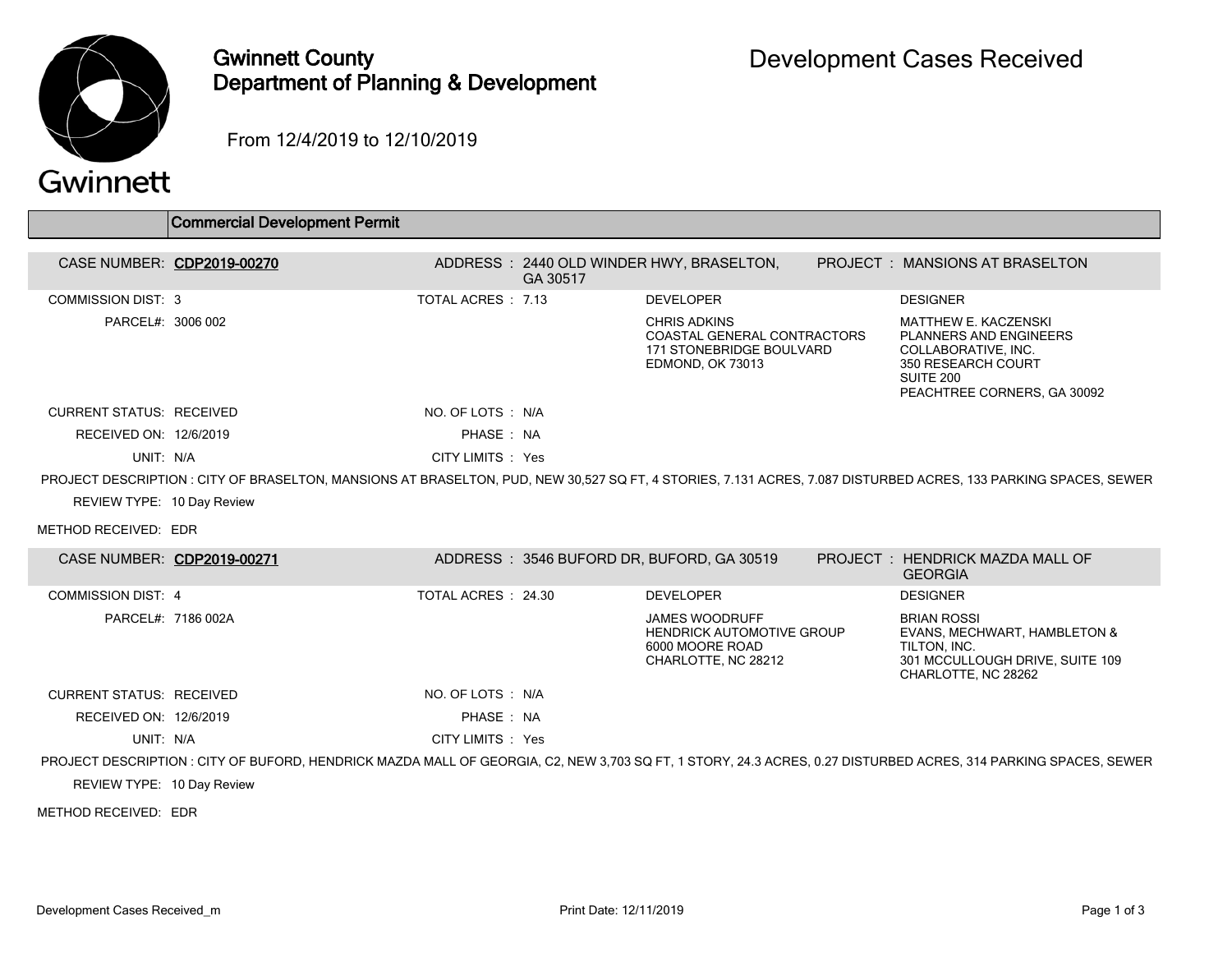|                                                                                                                                                                                             | CASE NUMBER: CDP2019-00274              |                    | PEACHTREE CORNERS, GA 30092                                         | ADDRESS: 6405 PEACHTREE INDUSTRIAL BLVD,                                                                         |  | PROJECT : SHELL STATION                                                                                                                                           |  |  |  |
|---------------------------------------------------------------------------------------------------------------------------------------------------------------------------------------------|-----------------------------------------|--------------------|---------------------------------------------------------------------|------------------------------------------------------------------------------------------------------------------|--|-------------------------------------------------------------------------------------------------------------------------------------------------------------------|--|--|--|
| <b>COMMISSION DIST: 2</b>                                                                                                                                                                   |                                         | TOTAL ACRES : 1.46 |                                                                     | <b>DEVELOPER</b>                                                                                                 |  | <b>DESIGNER</b>                                                                                                                                                   |  |  |  |
| PARCEL#: 6275 039                                                                                                                                                                           |                                         |                    |                                                                     | PIB JCB NORCROSS, LLC<br>6405 PEACHTREE INDUSTRIAL<br><b>BOULEVARD</b><br>PEACHTREE CORNERS, GA 30092            |  | <b>GEORGE AWUKU</b><br>EL MINA, INC.<br>6062 BUFORD HIGHWAY, SUITE 205<br>NORCROSS, GA 30096                                                                      |  |  |  |
| <b>CURRENT STATUS: RECEIVED</b>                                                                                                                                                             |                                         | NO. OF LOTS : N/A  |                                                                     |                                                                                                                  |  |                                                                                                                                                                   |  |  |  |
| RECEIVED ON: 12/9/2019                                                                                                                                                                      |                                         | PHASE: NA          |                                                                     |                                                                                                                  |  |                                                                                                                                                                   |  |  |  |
| UNIT: N/A                                                                                                                                                                                   |                                         | CITY LIMITS : Yes  |                                                                     |                                                                                                                  |  |                                                                                                                                                                   |  |  |  |
| PROJECT DESCRIPTION : CITY OF PEACHTREE CORNERS, SHELL STATION BUILDING #2, C-2 PER SUP2009-00010, NEW 12,000 SQ FT, 2-STORY, 1.46 ACRES, 0.64 DISTURBED ACRES, 37<br>PARKING SPACES, SEWER |                                         |                    |                                                                     |                                                                                                                  |  |                                                                                                                                                                   |  |  |  |
| REVIEW TYPE: 10 Day Review                                                                                                                                                                  |                                         |                    |                                                                     |                                                                                                                  |  |                                                                                                                                                                   |  |  |  |
| METHOD RECEIVED: EDR                                                                                                                                                                        |                                         |                    |                                                                     |                                                                                                                  |  |                                                                                                                                                                   |  |  |  |
|                                                                                                                                                                                             | CASE NUMBER: CDP2019-00278              |                    | ADDRESS: 5450 PEACHTREE PKWY STE 2A,<br>PEACHTREE CORNERS, GA 30092 |                                                                                                                  |  | PROJECT : MILLER'S ALE HOUSE                                                                                                                                      |  |  |  |
| <b>COMMISSION DIST: 2</b>                                                                                                                                                                   |                                         | TOTAL ACRES : 9.82 |                                                                     | <b>DEVELOPER</b>                                                                                                 |  | <b>DESIGNER</b>                                                                                                                                                   |  |  |  |
| PARCEL#: 6302 008                                                                                                                                                                           |                                         |                    |                                                                     | RAFAEL SALDAMANDO<br>STERLING ORGANIZATION<br>302 DATURA STREET<br><b>SUITE 100</b><br>WEST PALM BEACH, FL 33401 |  | <b>GREG TOLAN</b><br>PAULSON MITCHELL, INC.<br>85-A MILL STREET<br>SUITE 200<br>ROSWELL, GA 300754955                                                             |  |  |  |
| <b>CURRENT STATUS: RECEIVED</b>                                                                                                                                                             |                                         | NO. OF LOTS : N/A  |                                                                     |                                                                                                                  |  |                                                                                                                                                                   |  |  |  |
| RECEIVED ON: 12/10/2019                                                                                                                                                                     |                                         | PHASE: NA          |                                                                     |                                                                                                                  |  |                                                                                                                                                                   |  |  |  |
| UNIT: N/A                                                                                                                                                                                   |                                         | CITY LIMITS : Yes  |                                                                     |                                                                                                                  |  |                                                                                                                                                                   |  |  |  |
| <b>SPACES, SEWER</b>                                                                                                                                                                        |                                         |                    |                                                                     |                                                                                                                  |  | PROJECT DESCRIPTION : CITY OF PEACHTREE CORNERS, MILLER'S ALE HOUSE, C-2 PER REZ1983-00025, NEW 7,149 SQ FT, 2 STORY, 9.82 ACRES, 1.5 ACRES DISTURBED, 48 PARKING |  |  |  |
| REVIEW TYPE: 10 Day Review                                                                                                                                                                  |                                         |                    |                                                                     |                                                                                                                  |  |                                                                                                                                                                   |  |  |  |
| METHOD RECEIVED: EDR                                                                                                                                                                        |                                         |                    |                                                                     |                                                                                                                  |  |                                                                                                                                                                   |  |  |  |
| <b>TOTAL FOR:</b>                                                                                                                                                                           | <b>Commercial Development</b><br>Permit | NO. OF CASES: 4    |                                                                     | NO. OF LOTS: 0                                                                                                   |  | <b>TOTAL ACRES: 42.71</b>                                                                                                                                         |  |  |  |
|                                                                                                                                                                                             | <b>Final Plat</b>                       |                    |                                                                     |                                                                                                                  |  |                                                                                                                                                                   |  |  |  |
| CASE NUMBER: FPL2019-00079                                                                                                                                                                  |                                         |                    | ADDRESS: 5100 PEACHTREE PKWY,                                       |                                                                                                                  |  | PROJECT : PIEDMONT FIVE, LLC                                                                                                                                      |  |  |  |
|                                                                                                                                                                                             |                                         |                    | NORCROSS, GA 30092                                                  |                                                                                                                  |  |                                                                                                                                                                   |  |  |  |
| COMMISSION DIST: 2                                                                                                                                                                          |                                         | TOTAL ACRES: 6.00  |                                                                     | DEVELOPER                                                                                                        |  | <b>DESIGNER</b>                                                                                                                                                   |  |  |  |
| PARCEL#: 6301 005                                                                                                                                                                           |                                         |                    |                                                                     | <b>MONTY WATSON</b><br>PIEDMONT FIVE, LLC<br>5100 PEACHTREE PARKWAY<br>NORCROSS, GA 30092                        |  | <b>JAMES MANEY</b><br>PRECISION PLANNING<br>400 PIKE BOULEVARD<br>LAWRENCEVILLE, GA 30046                                                                         |  |  |  |
| <b>CURRENT STATUS: RECEIVED</b>                                                                                                                                                             |                                         | NO. OF LOTS: 3     |                                                                     |                                                                                                                  |  |                                                                                                                                                                   |  |  |  |
| RECEIVED ON: 12/6/2019                                                                                                                                                                      |                                         | PHASE: ONE         |                                                                     |                                                                                                                  |  |                                                                                                                                                                   |  |  |  |